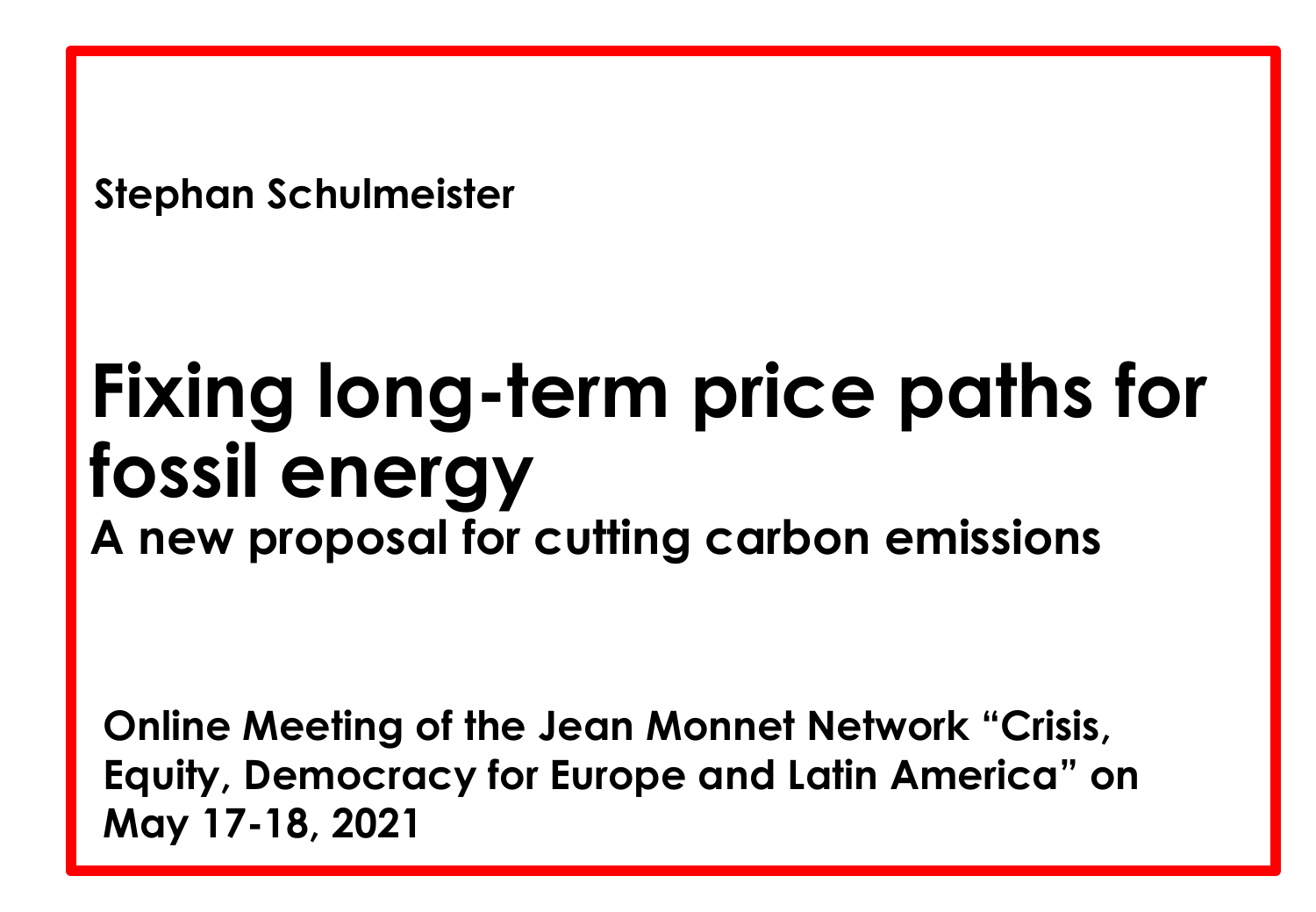- <sup>◼</sup> **Triple challenge: Economic, social, ecological crisis >**
- Investments in social coherence and ecological **sustainability, in particular to reduce GHG emissions**
- **Necessary price incentive: Expectation that costs of CO2 emissions rise steadily and faster than inflation**
- <sup>◼</sup> **Reason: Profits consist of saved fossil energy costs**
- <sup>◼</sup> **Carbon taxes or emission trading cannot establish such an expectation due to the instability of both, fossil energy prices as well as EU emission permit prices**
- Alternative: EU sets a rising price path of crude oil, coal **and natural gas through a flexible fossil energy tax**
- 1 1  $\sqrt{ }$  18.05.2021 <sup>◼</sup> **The tax skims off the difference between the EU target price and the respective world market price**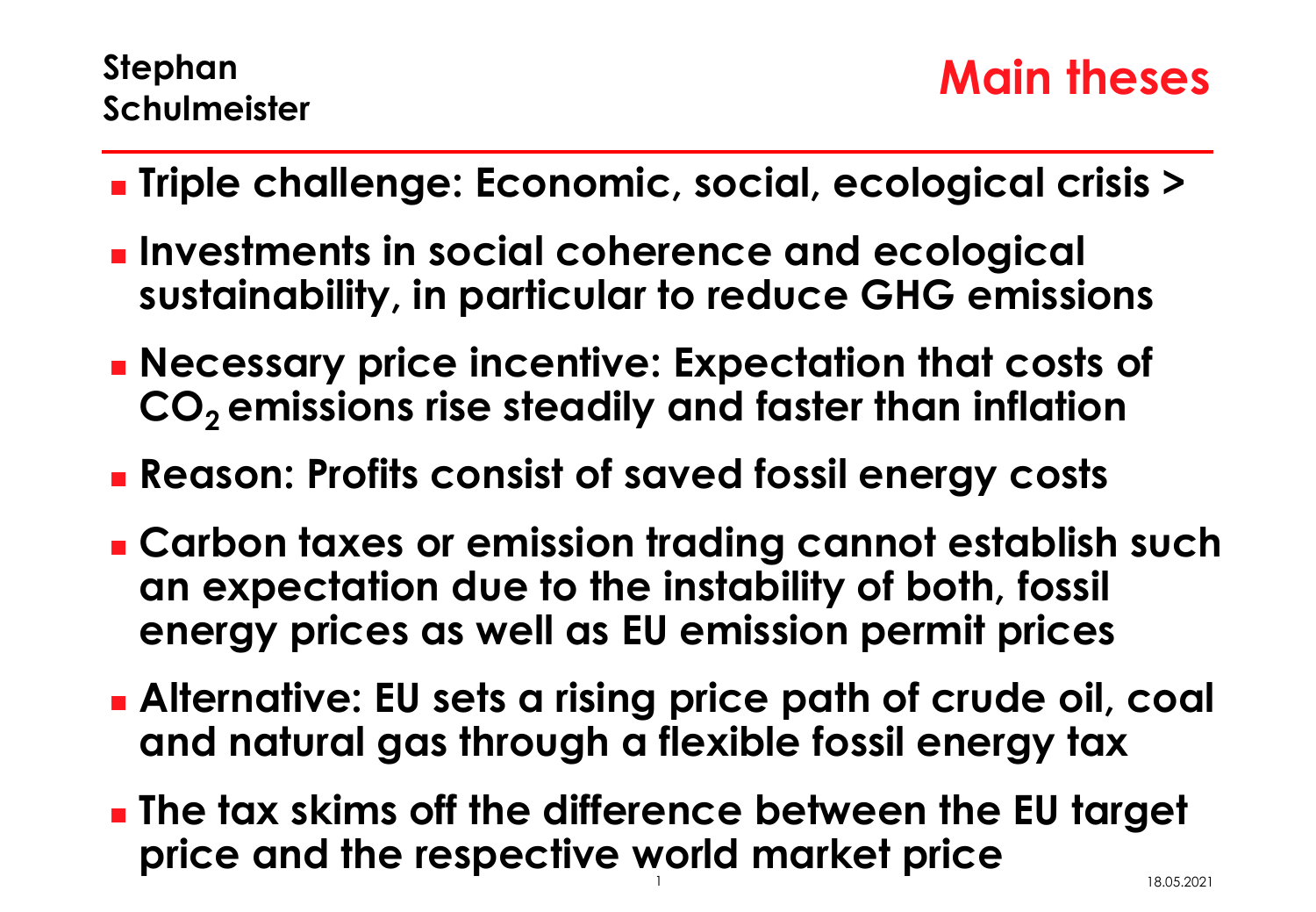#### **Stephan Schulmeister Projects as part of a green-growthtransition towards a circular economy**

- <sup>◼</sup> **Transition calls for a renovation of the capital stock in energy production, transport, buildings and energyintensive manufacturing (steel, cement, etc.) >**
- <sup>◼</sup> **Examples of respective mega-projects, carried out over decades:**
- <sup>◼</sup> **Energetic refurbishment of the entire stock of buildings in the EU (isolation, PV, heating pumps, batteries)**
- <sup>◼</sup> **Construction of a high-speed railways net across Europe as alternative to air transport**
- <sup>◼</sup> **Transition to emission-free cars and trucks**
- <sup>◼</sup> **Switch to hydrogen technologies in industry**
- 2 18.05.2021 <sup>◼</sup> **Massive increase of energy production from renewable resources**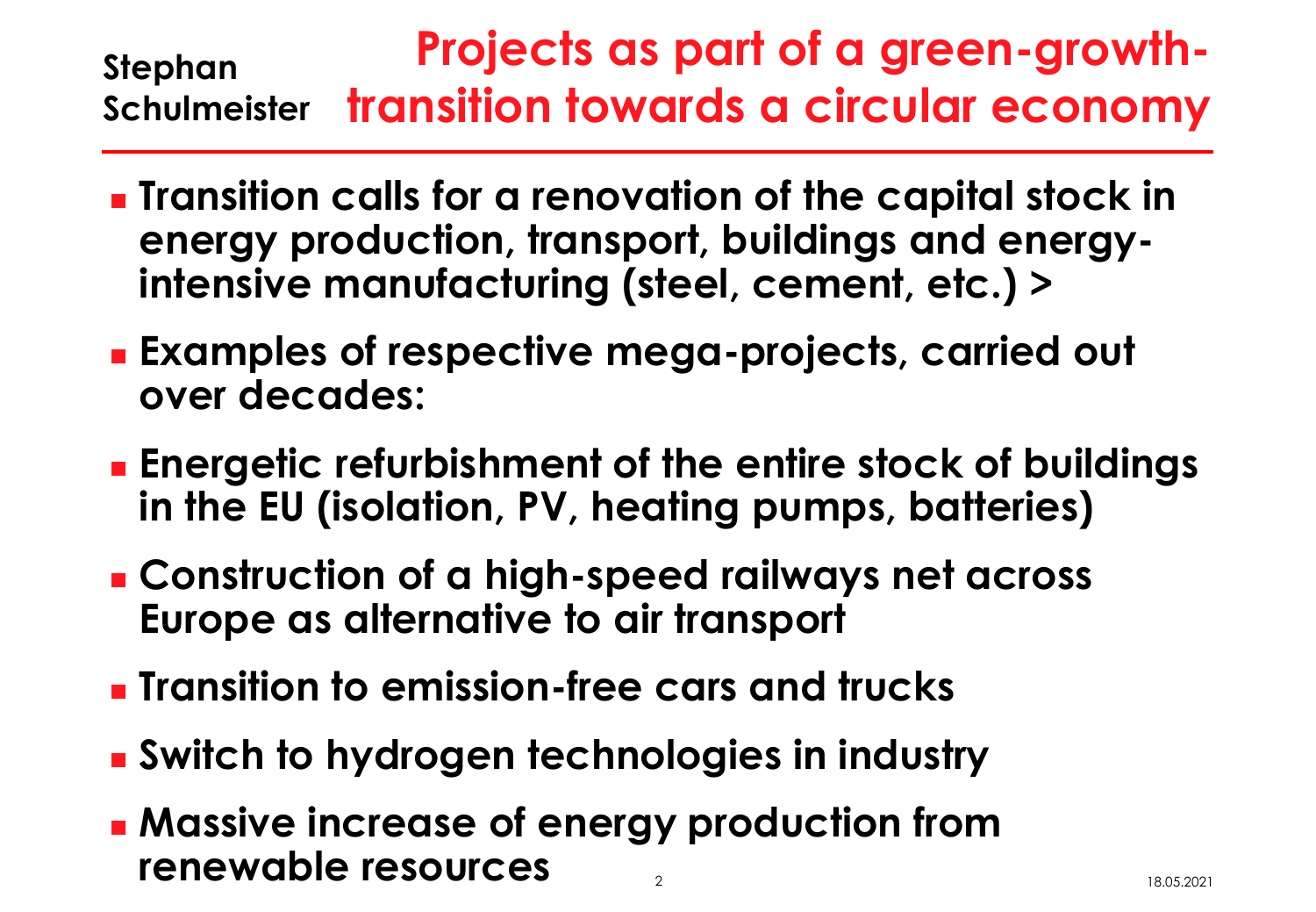**Stephan Schulmeister**

- Long repayment periods of investments in energy **efficiency and renewable energy >**
- <sup>◼</sup> **Transition requires maximum long-term planning security > reliable expectations about the prices of fossil energy = the effective emission costs**
- <sup>◼</sup> **Profits from investments = avoided emission costs**
- Fluctuations of fossil energy prices and emission permit **prices > no reliable expectations about emission costs**
- **Example: Since 2008 fuel prices declined three times by 30% due to even greater oil price declines >**
- Price path of fossil energy (= world market prices plus **carbon/energy tax) must be stabilized**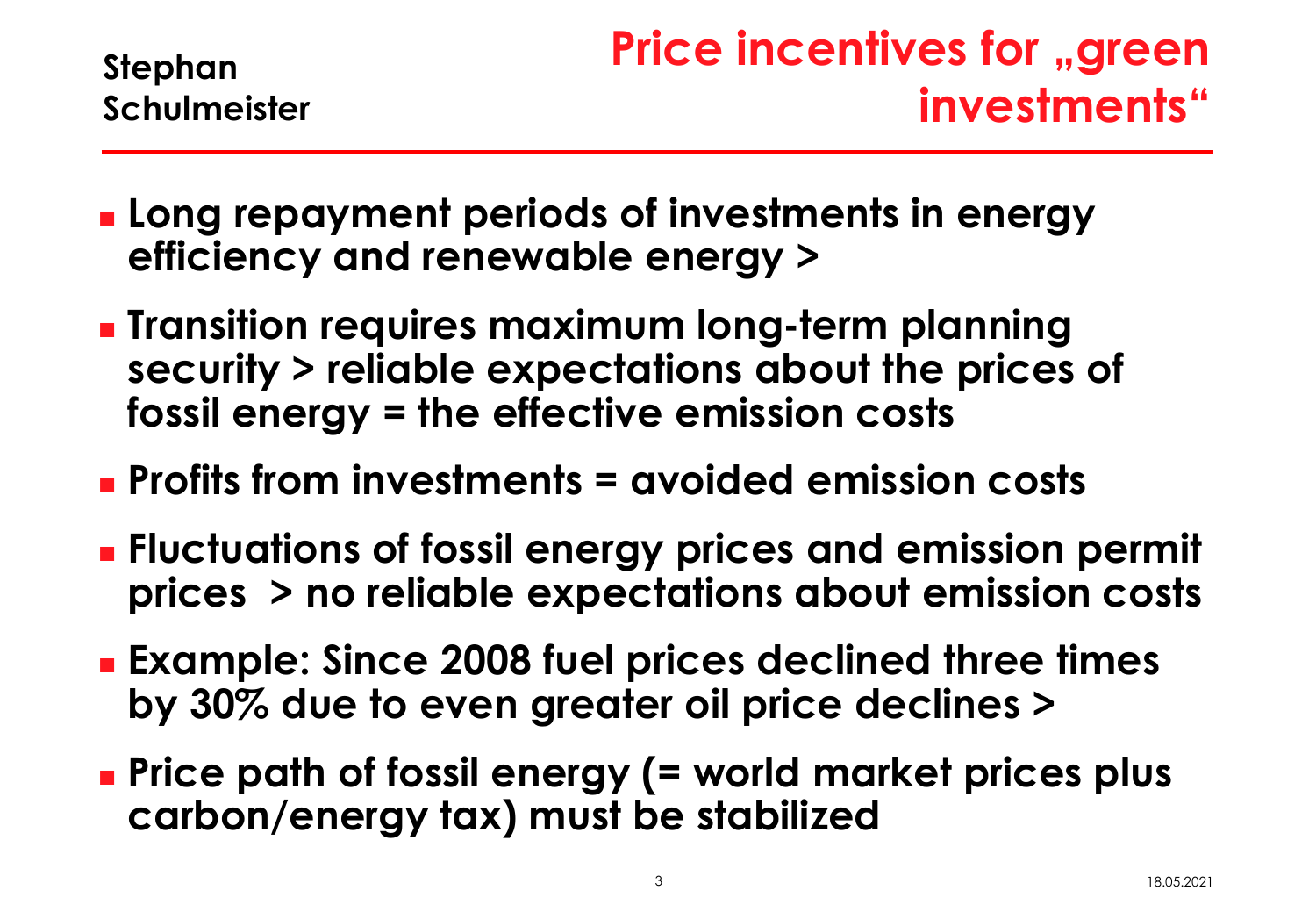### **Stephan Schulmeister**

## **Dollar exchange rate and oil price fluctuations**

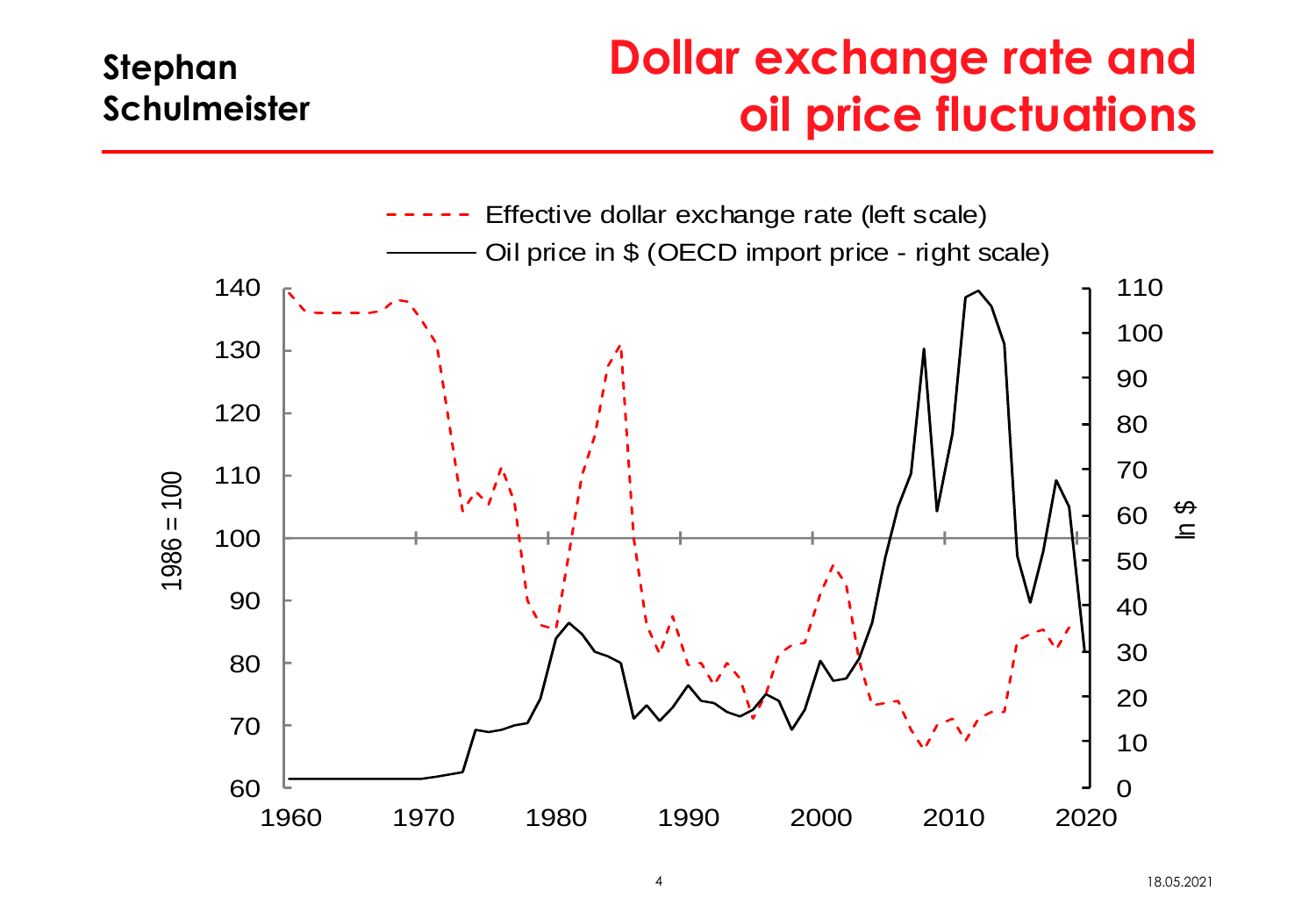## **Trending and speculation in the crude oil futures market**



**Stephan** 

**Schulmeister**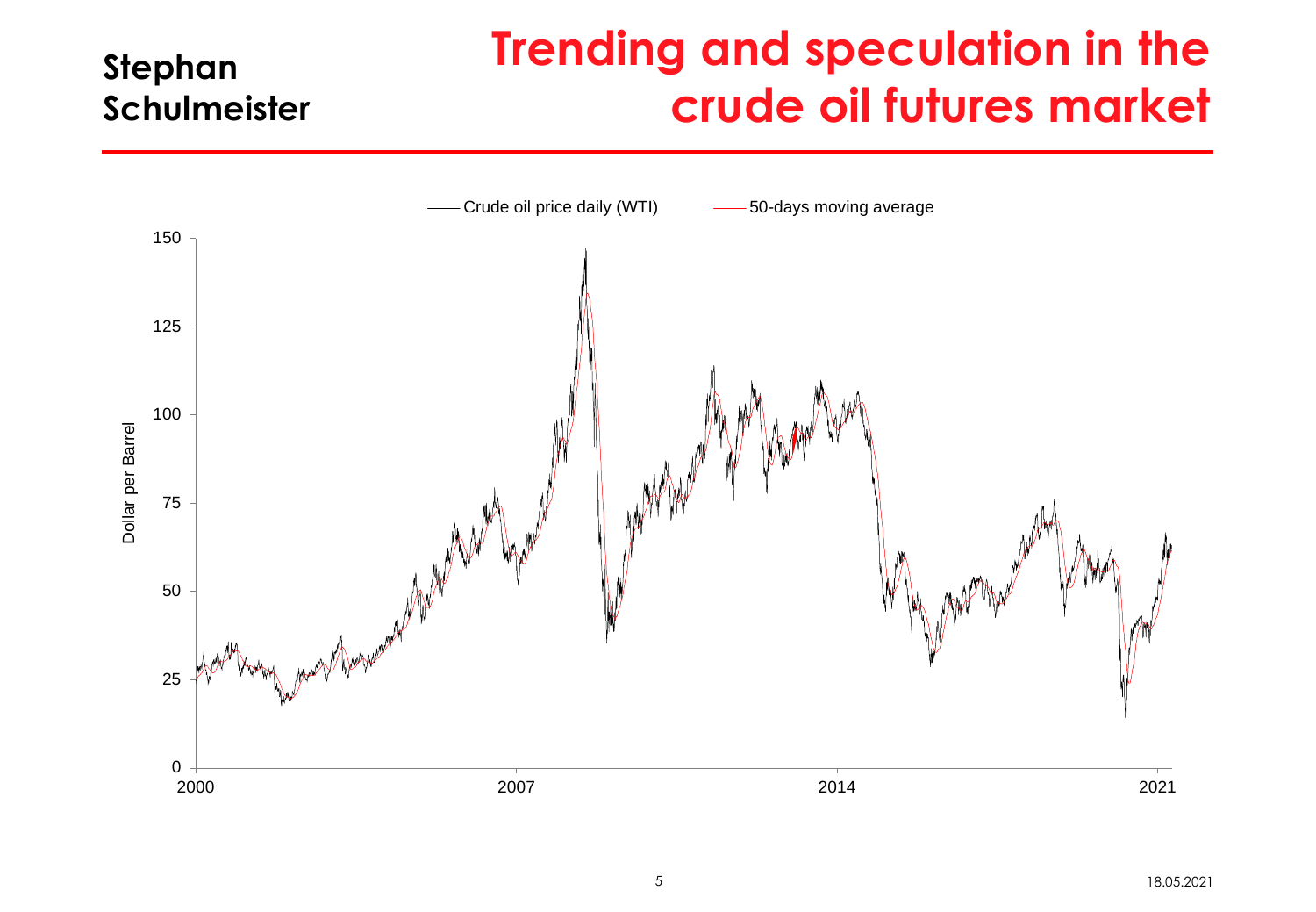### **Fluctuations of the price of EU CO2 emission allowances**



**Stephan** 

**Schulmeister**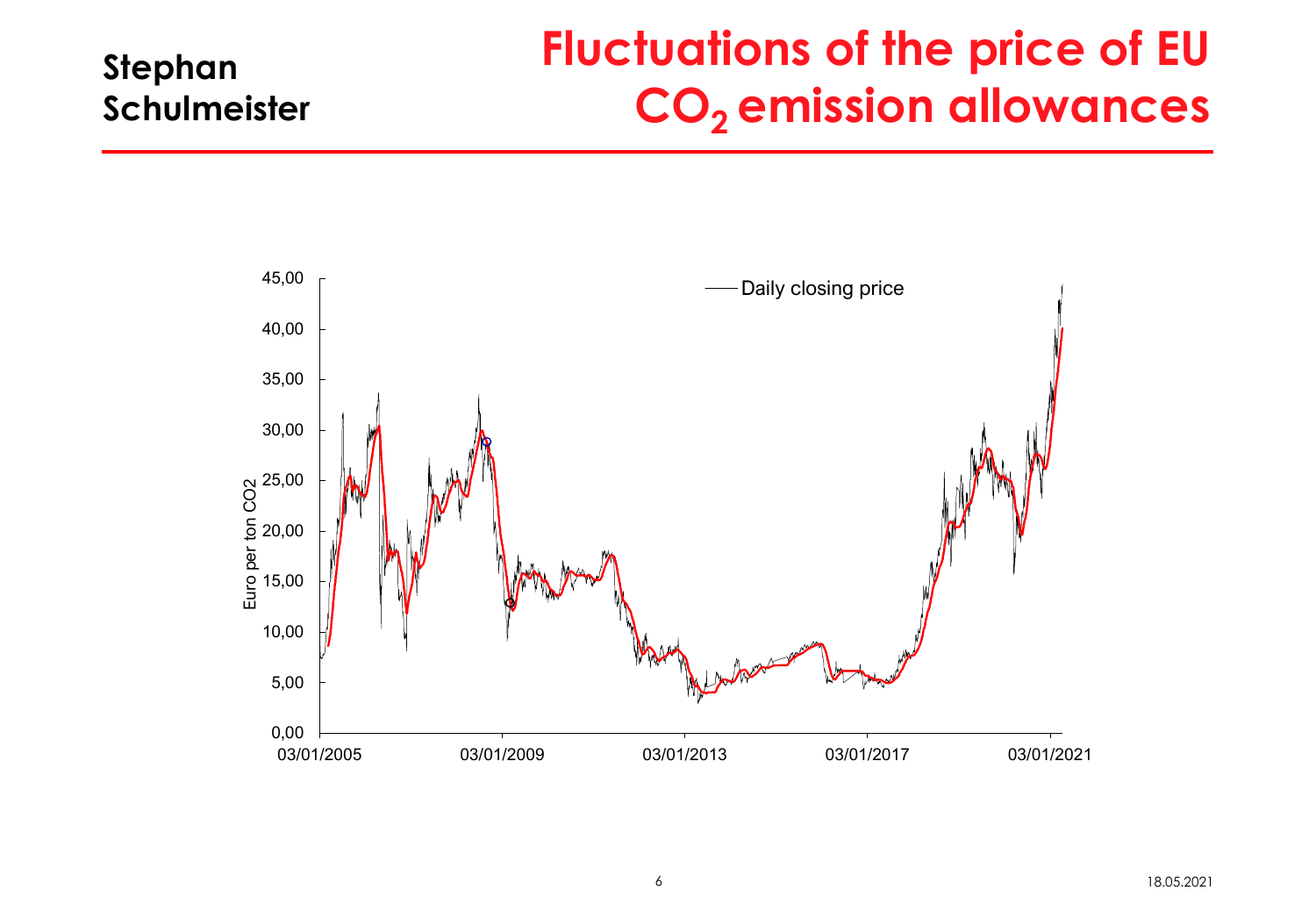#### **Stephan Schulmeister Price incentives for CO<sup>2</sup> reduction – market versus target prices**



Target price path: Crude oil prices in the EU rise by 3 percentage points faster than target inflation, i.e., by 5% per year (fictitiously from January 1, 2006).